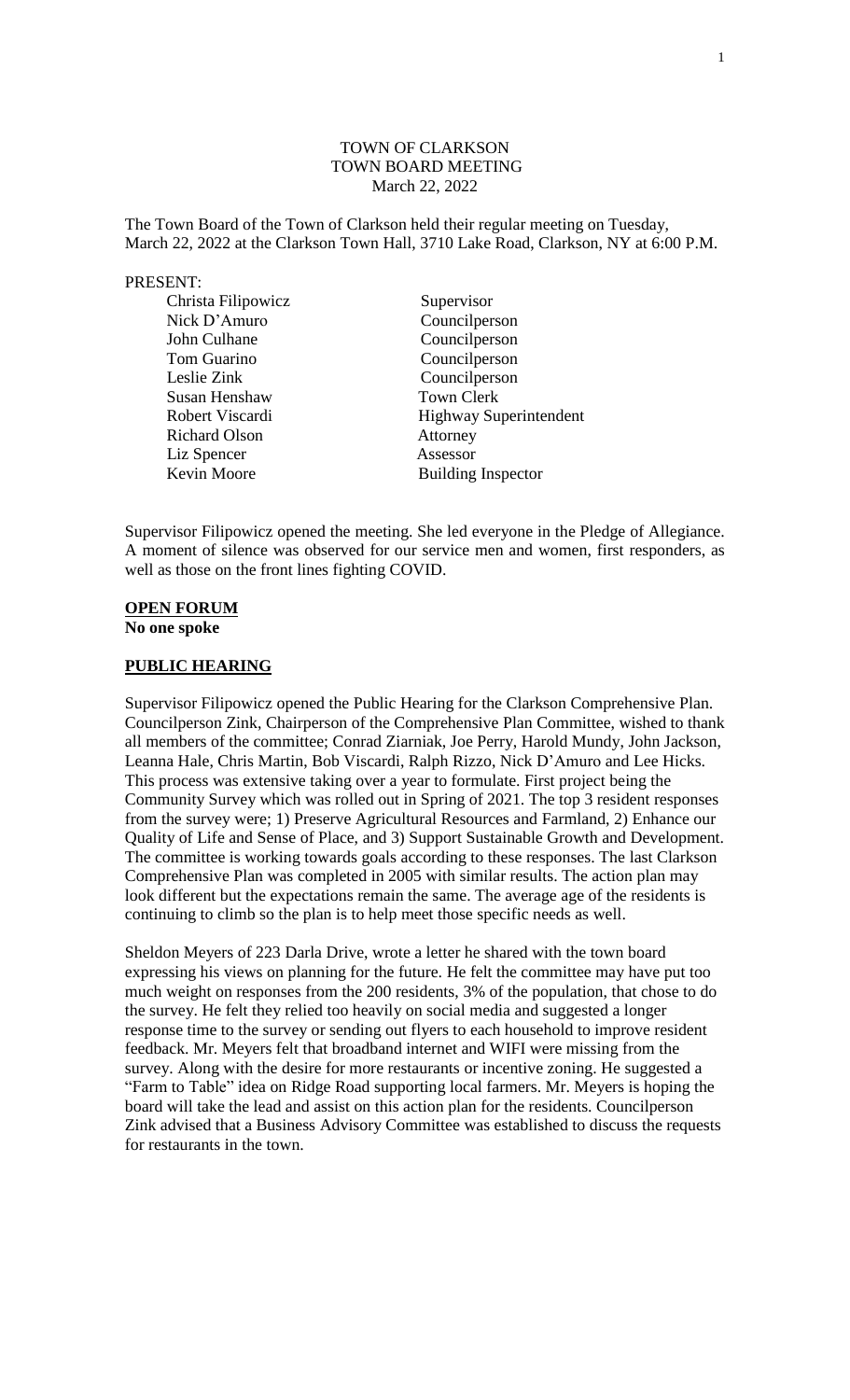### **3-22-2022**

Martha Clasquin of 34 Sherwood Drive, wanted to thank the entire committee for work well done. She referenced global warming and changes of weather patterns that are effecting land usage. She mentioned the possibility of using federal funds towards different broadband usage and WIFI. Ms. Clasquin mentioned the water, sewer and infrastructure plans and the hope the committee sees them to completion. She inquired about an Inter-Municipality Cooperation with neighboring towns to reduce costs. She inquired about properties needing attention and unsafe buildings in town and what possible solutions exist.

Michelle Spagnola of 78 Lynnwood Drive, inquired about an update on Electric Vehicle charges. Supervisor Filipowicz mentioned they were looking into a grant with the Fire Department sub-station, but that did not come to fruition due to unforeseen charges to the fire district. However, they are re-visiting the possibility in the near future. Ms. Spagnola also mentioned that Sweden has a charging station at a cost of .25 a kilowatt hr.

Superintendent Viscardi advised that he attended a meeting last week that also mentioned a Hazard Mitigation Grant for Electric Vehicles as well as broadband internet and that he is currently reading through for more details. He will review and advise feedback. He advised the grant size depends on population of the town. Supervisor Filipowicz mentioned at the Monroe County Supervisors meeting yesterday, that of the 1.2 trillion Infrastructure Funding, New York will receive 13.5 billion and they addressed broadband amongst several other items.

Harold Mundy of 85 Mission Hill Drive, mentioned that if you have a cell phone, you have access to broadband.

### **RESOLUTION #132 TO CLOSE PUBLIC HEARING FOR THE UPDATE TO THE COMPREHENSIVE PLAN**

Introduced by Councilperson Guarino Seconded by Councilperson D'Amuro To close the public hearing for the Comprehensive Plan Update. VOTE OF THE BOARD AYES: Supervisor Filipowicz, Councilpersons Culhane, D'Amuro, Guarino and Zink NAYES: None

#### **COMMUNICATIONS No one spoke**

#### **OLD BUSINESS**

### **RESOLUTION #133 TO APPOINT COURTNEY MILLER FULL TIME-35 HRS**

Introduced by Councilperson Zink Seconded by Councilperson Culhane To appoint Courtney Miller to full time at 35 hours at \$16.30 per hour. VOTE OF THE BOARD AYES: Supervisor Filipowicz, Councilpersons Culhane, D'Amuro, Guarino and Zink NAYES: None

### **Budget Transfers –**

For Zoning Board & Planning Board (EFPR left these at 2021 rates) Transfer from B1990.4 Contingency \$398.40

Transfer to: B8010.103 Zoning, Pers Serv, Board \$151.40 B8020.103 Planning, Pers Serv, Board \$247.00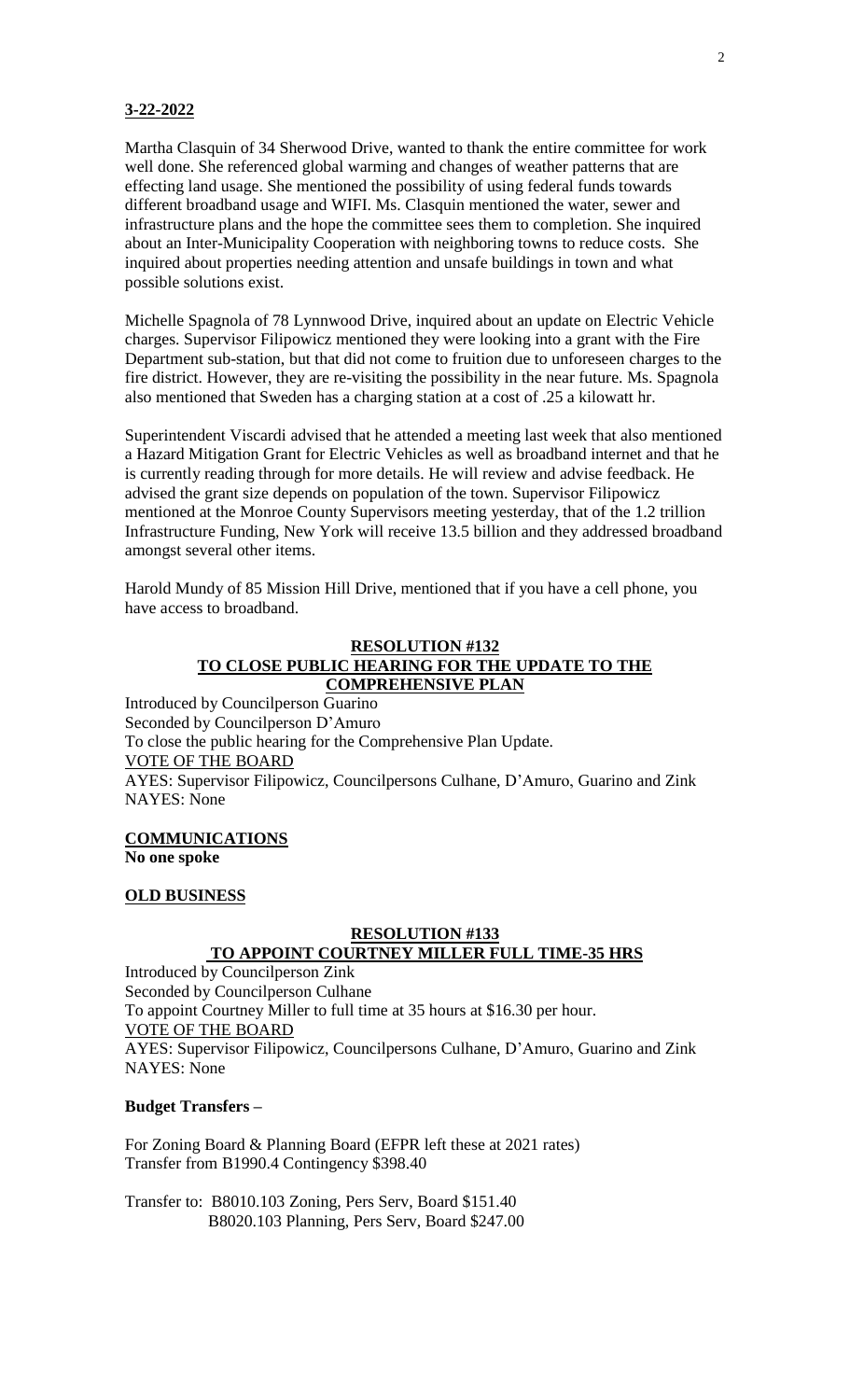#### **3-22-2022**

For Courtney Miller position

Transfer from: A1990.4 Contingency - \$16,000.00 Transfer to: A1410.102 Clerk, Deputy, Pers Serv - \$11,000.00 A1430.102 Personnel, Clerk, Pers Serv - \$ 5,000.00

#### **RESOLUTION #134**

### **TO APPROVE BUDGET TRANSFERS FROM EFPR**

Introduced by Councilperson Culhane Seconded by Councilperson Guarino To approve above noted budget transfers. VOTE OF THE BOARD AYES: Supervisor Filipowicz, Councilpersons Culhane, D'Amuro, Guarino and Zink NAYES: None

#### **Supervisors Report –**

#### **See attached**

### **Town Board Reports –**

**Payroll –** Councilperson Culhane is working to help establish electronic payroll for all town employees.

**Resident Feedback –** Councilperson Culhane will move forward with the feedback box to be located within Town Hall as well as our website.

**Library** – Councilperson Culhane advised he attended a Seymour Library Board of Trustees call where they mentioned the Library is fully staffed. They are working on summer programs that suggests reading 1000 books before entering Kindergarten. They are looking into LED lighting as a cost saver. There is some roof damage they are currently in talks with the manufacturer for financial assistance. They are working on the draft for the Employee Handbook. Spring Book Sale April 6 – 9 at the Library, with a fundraising event on April 7.

**Eagle Scout Candidates –** Councilperson Guarino mentioned he is working with 2 Eagle Scout candidates who are compiling information through aerial photos to assist with proper flag placement by the veterans' gravesites for Memorial Day. They will also volunteer to participate in flag placement with other town board volunteers. Councilperson Guarino, along with assistance from the highway department, is ready to place the planters that were made last Fall, around different locations in town just in time for Spring.

**Highway Meeting -** Councilpersons Guarino and D'Amuro will be meeting with the highway employees tomorrow morning Wednesday, March 23.

**Website –** Councilperson D'Amuro worked with our social media specialist Tyler Jones to combat the website issues that were discovered last weekend. All concerns were resolved within a few days.

**Veteran's Outreach –** Councilperson D'Amuro and County Legislator Jackie Smith will be meeting with local vets at the Brockport American Legion on April 11. A mobile unit will be coming to Clarkson Good Neighbor Day, Brockport Arts Festival and the Hamlin Wheelfest over the summer to provide services to our local vets.

**Assessors Report -** Liz Spencer handed out a letter to all town board members at the conclusion of the board meeting.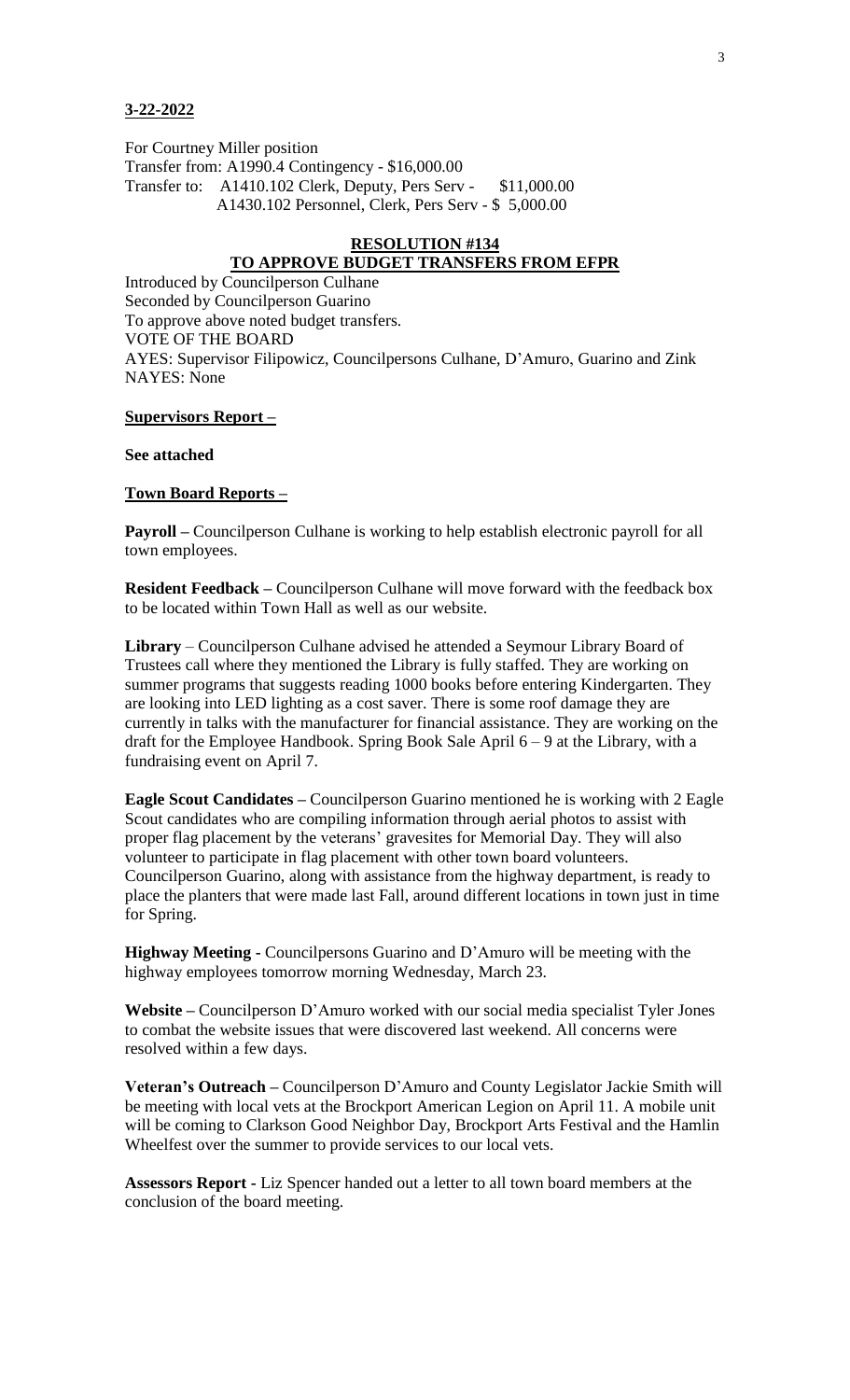#### **3-22-2022**

**Superintendents Report –** Superintendent Viscardi wants to remind everyone of the Special Brush Pick up that started Monday. One pass through all town roads and will be completed by end of this week. Highway will still have the Spring Brush Pick up at the end of April. Once completed, highway will return to lawn damage concerns and drainage issues. He will update Facebook, our website and the town Newsletter with upcoming road maintenance dates. He has received the Monroe County schedule and Clarkson Parma Townline Road is noted to have the shoulders redone this year, with paving next year.

## **RESOLUTION #135**

### **APPROVE MINUTES 3-08-2022**

Introduced by Councilperson Zink

Seconded by Councilperson Culhane

To approve minutes from 3-08-2022.

VOTE OF THE BOARD

AYES: Supervisor Filipowicz, Councilpersons Culhane, D'Amuro, Guarino and Zink NAYES: None

### **RESOLUTION #136 AUDIT 3-22-2022**

Introduced by Councilperson Guarino

Seconded by Councilperson D'Amuro

To authorize payment of audit 3-22-2022 totaling \$27,409.81 AA General \$13,344 34, BB General- Outside Village \$1,431.44, DA Highway - Town Wide \$12,558.11, SS – Sewer \$75.92 and Distribution of checks: Trust and Agency #6252, 6254-6255, 6253 void, Joint Checking #2039-2078.

VOTE OF THE BOARD

AYES: Supervisor Filipowicz, Councilpersons Culhane, D'Amuro, Guarino and Zink NAYES: None

### **RESOLUTION #137 MOTION TO ADJOURN**

Introduced by Councilperson Guarino Seconded by Councilperson D'Amuro Motion to adjourn at 6:42 PM. VOTE OF THE BOARD AYES: Supervisor Filipowicz, Councilpersons Culhane, D'Amuro, Guarino and Zink NAYES: None

Respectfully submitted,

*Susan Henshaw* Town Clerk

Approved 4-12-2022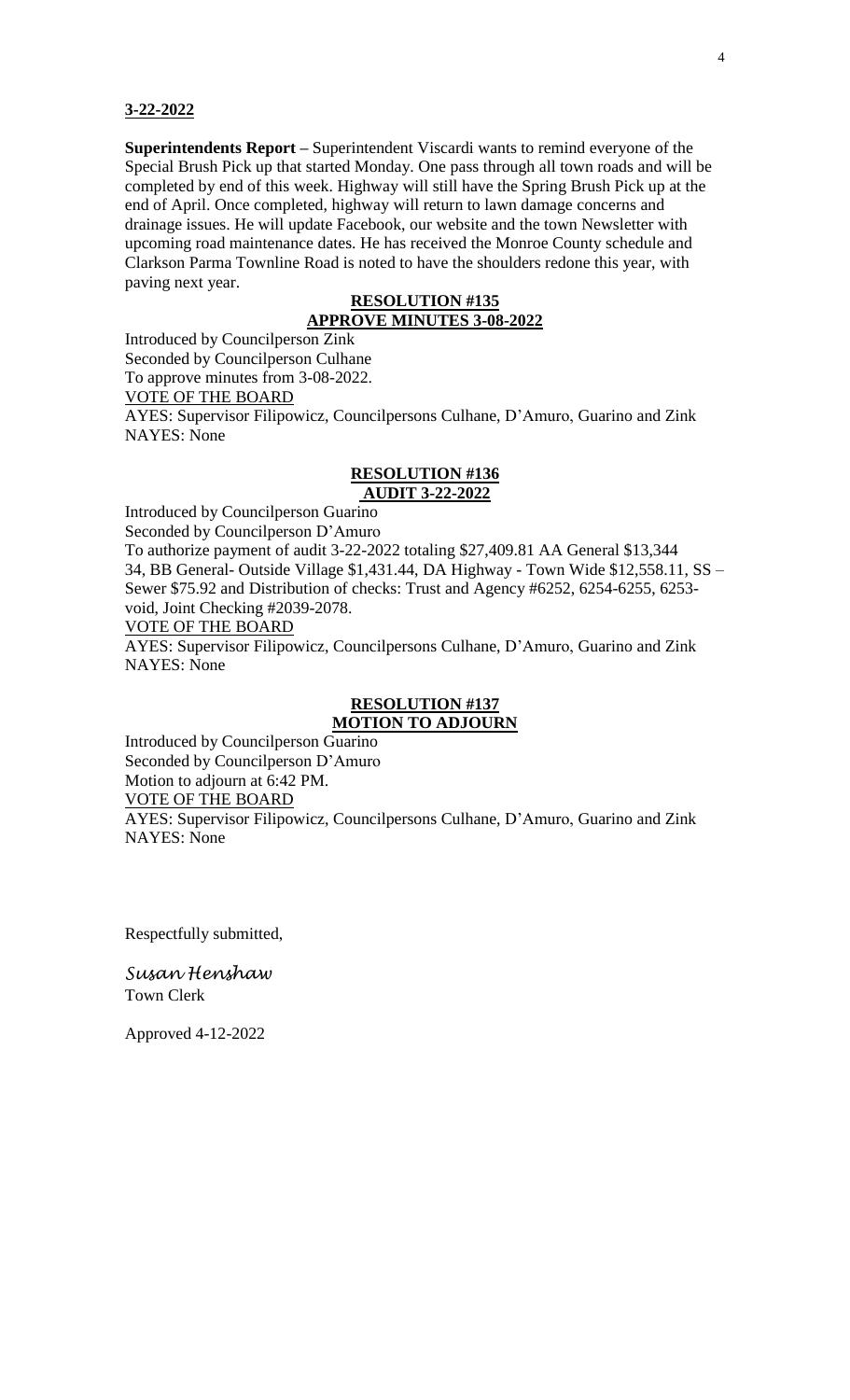### **Supervisors Report - March 22, 2022**

Last night attended Village of Brockport Board Meeting where Clarkson resident Scarlett Aeckerle was awarded the **2022 Monika W. Andrews Creative Volunteer Leadership Award.**

Bill Andrews established this prestigious award to honor his late wife, and aims to honor a person who "has demonstrated outstanding leadership in volunteer work by undertaking important innovative activities or creating significant new ways to serve the greater Brockport community".

In this case, when the church that formerly hosted the Community Hygiene Bank suddenly closed, Scarlett worked very hard to find a new location, reaching out to numerous organizations in the height of the pandemic. Monroe County Legislator Jackie Smith introduced her to our good friend Pastor Emilio Sebastian at Jubilee Christian Church in Clarkson. She and her team were welcomed and able to continue providing "Blessing Bags" to hundreds of residents.

We are so proud of the work Scarlett has done for the greater Brockport community and I believe she exactly fits the type of volunteer that Monika Andrews would have wanted to honor.

#### **Monroe County Supervisors Meeting**

Yesterday Joe Morelle J. Morelle gave an overview of the \$1.2 trillion Infrastructure Funding. NY is to receive \$13.5 billion. Initiatives are:

- Broadband (impacts on telehealth);
- Roads, Bridges & Rail
- Clean Drinking Water
- Climate Crisis & Environmental Justice
- Urban/Rural Communities
- Good Paying Union Jobs
- American Manufacturing.

He also spoke about the Rebuilding American Infrastructure, Sustainability & Equity (RAISE) grants.

Supervisors asked many questions of him including:

- RGRTA and the loss of services due to reducing costs
- FEMA mapping and the impact on resident's insurance costs
- \$1.2 billion funding breakdown- with no earmarks, need for congressional directed spending
- incentives for charging stations with goals of reducing carbon footprint

Solar is more profitable for farmers so we are losing good farmland. Grid doesn't have the capacity currently which leads to battery storage and associated safety concerns.

- much of the federal money trickles down but usually stops at the County level. Smaller towns have a great need for money for local roads.
	- All municipalities field calls about the condition of state and county roads and redirect calls to them. What are the projections for those repairs?
	- Noted that bike and turning lanes need to be plowed and maintained but don't count as
		- lane miles.

Last Wednesday I was invited to meet with **Senator Rob Ortt** who will be our new state senator due to the redistricting. He will be in Clarkson learning more about our specific concerns and how he can assist us.

**Spring newsletter** is underway so I will be collecting info to be included. Please send me anything you would like included.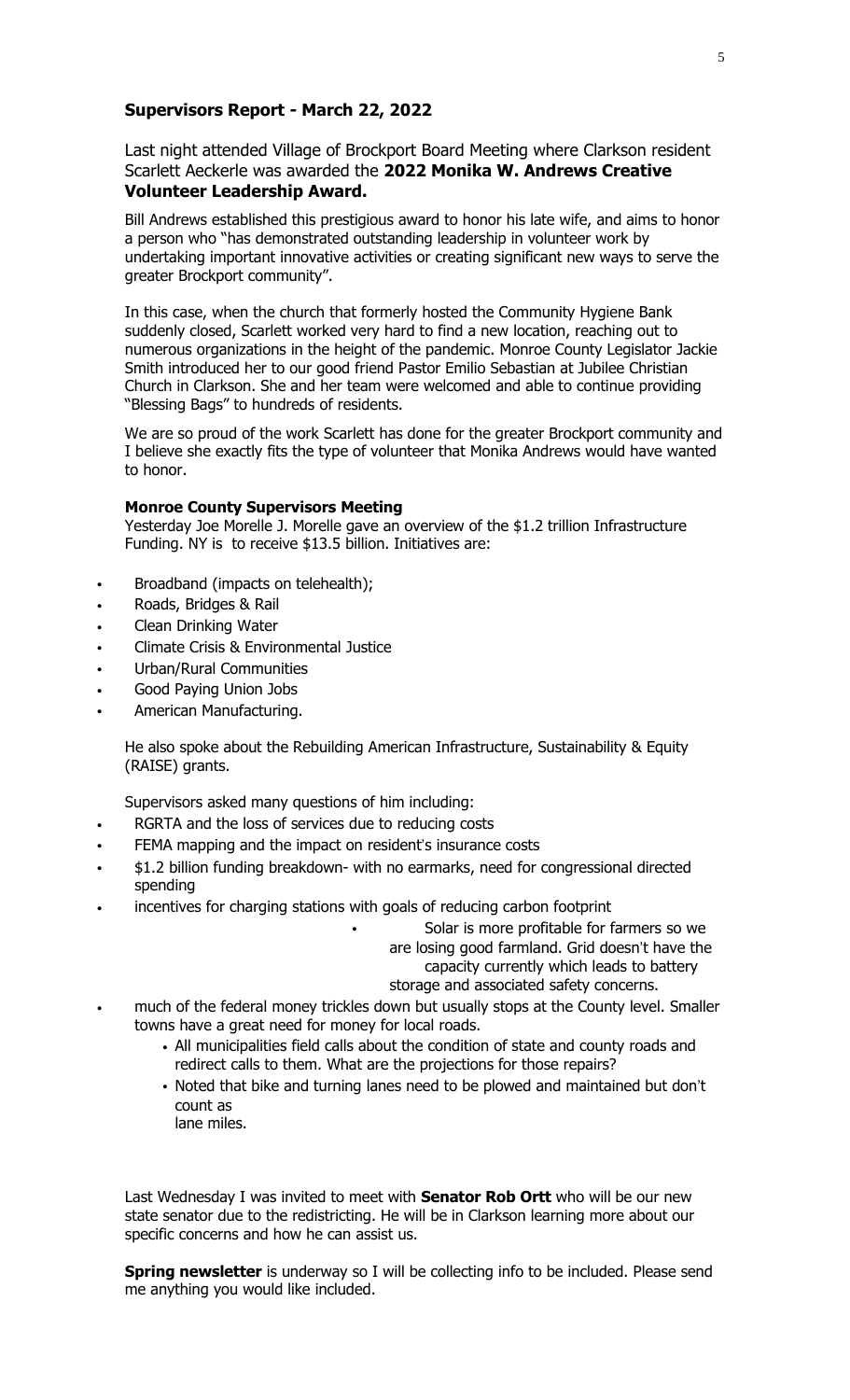#### **Townwide Water Update**

Tomorrow we will be meeting with stakeholders in the Townwide Water Grant including our engineer, consultant, Bob, Dick and our representative from Rural Development. Thanks to Courtney Miller for working with our town engineer and coordinating the mailing for water samples. 30 volunteers have called and volunteered and the sampling will be April 1 and we are hoping this will be our final step. We will know much more tomorrow.

### **Payroll Updates**

The town board has a desire to go completely paperless for paychecks and we are providing employee information to ADP in order to get this started. I also need to set up a meeting with EFPR to change the day our timecards are due, to Tuesday rather than Monday.

### **Coronavirus State & Local Fiscal Recovery Funds Reporting Overview**

**Webinar** I signed up for this and the class is available online since the deadline is the end of the month. I believe we talked to MRB about doing the reporting for us, but not sure if we formalized this.

**Cypress Creek Renewables** - 2540 Redman Road that was in before us last month is requesting to be on the TB Agenda for the April 12 meeting.

### **Supervisors Report - March 22, 2022**

Last night attended Village of Brockport Board Meeting where Clarkson resident Scarlett Aeckerle was awarded the **2022 Monika W. Andrews Creative Volunteer Leadership Award.**

Bill Andrews established this prestigious award to honor his late wife, and aims to honor a person who "has demonstrated outstanding leadership in volunteer work by undertaking important innovative activities or creating significant new ways to serve the greater Brockport community".

In this case, when the church that formerly hosted the Community Hygiene Bank suddenly closed, Scarlett worked very hard to find a new location, reaching out to numerous organizations in the height of the pandemic. Monroe County Legislator Jackie Smith introduced her to our good friend Pastor Emilio Sebastian at Jubilee Christian Church in Clarkson. She and her team were welcomed and able to continue providing "Blessing Bags" to hundreds of residents.

We are so proud of the work Scarlett has done for the greater Brockport community and I believe she exactly fits the type of volunteer that Monika Andrews would have wanted to honor.

#### **Monroe County Supervisors Meeting**

Yesterday Joe Morelle J. Morelle gave an overview of the \$1.2 trillion Infrastructure Funding. NY is to receive \$13.5 billion. Initiatives are:

- Broadband (impacts on telehealth);
- Roads, Bridges & Rail
- Clean Drinking Water
- Climate Crisis & Environmental Justice
- Urban/Rural Communities
- Good Paying Union Jobs
- American Manufacturing.

He also spoke about the Rebuilding American Infrastructure, Sustainability & Equity (RAISE) grants.

Supervisors asked many questions of him including:

- RGRTA and the loss of services due to reducing costs
- FEMA mapping and the impact on resident's insurance costs